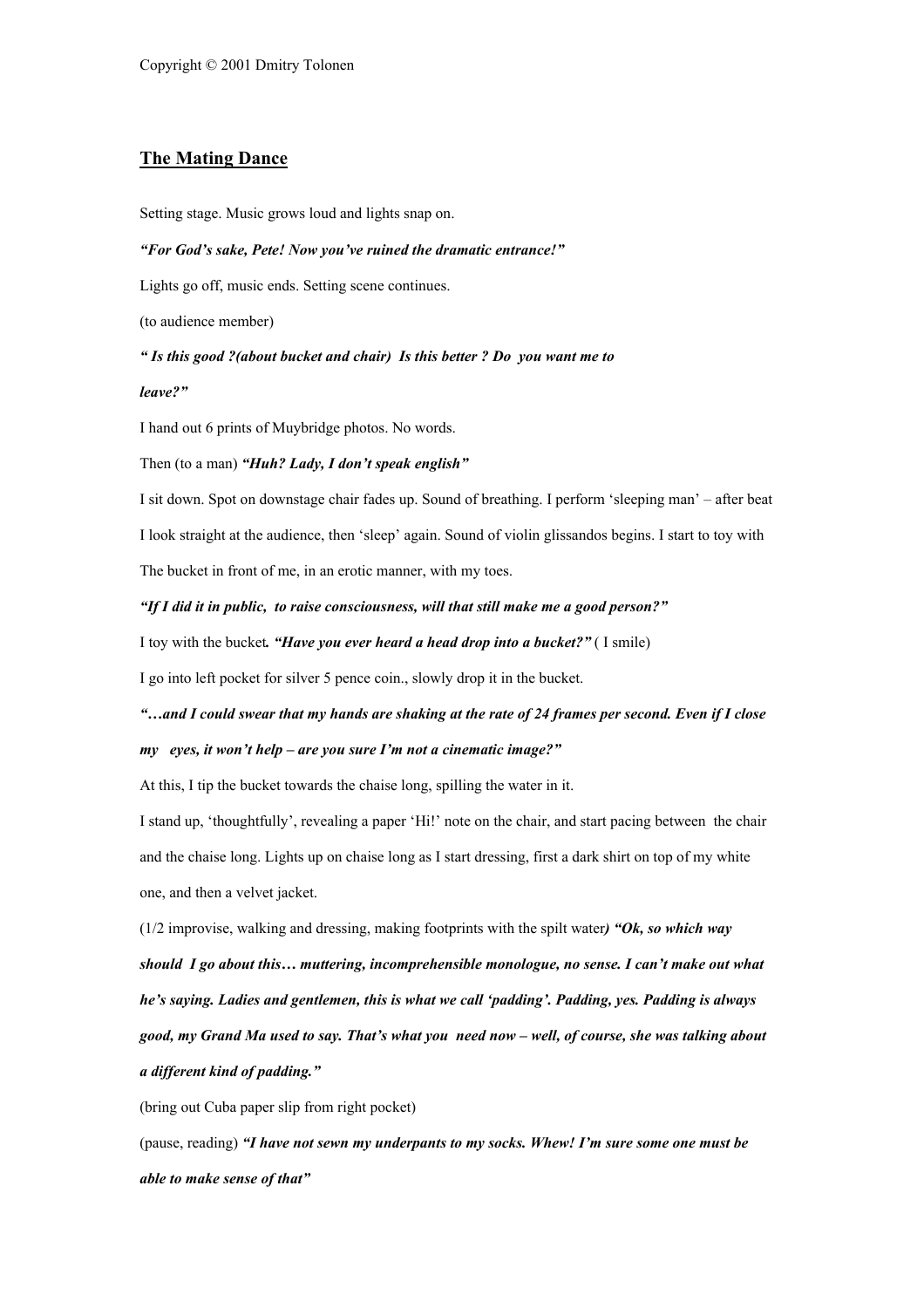find Becky in audience and give letter to Josh to her. Tie dark shirt 'under bust'

### *"I'll have some text for here, next week"*

Walk to puddle. *"I'll just dip my feet in here again…"*

(at audience, hands in pocket, quick smile) *" and I'll try not to smile…because I'm a professional*

### *performer. (pause) he's going for the jacket next"*

I move to the chaise long*. "And to conclude… (standing at chaise long) follow the stage directions; do sexy mating dance, cross legs, lick lips"*

sit down and take out psychiatrist's notes on performing. Sit down , loud music starts. Take out mirror, lick lips – music is interrupted twice, I look at the LX desk/ audience. After music, read text in notes;

(cheesy German/ Austrian accent)

"One. Using inanimate objects reveals something about animate objects."

"Two. A stage is divided and the segments are repeated (cyclically) to expose theatre

conventions."

"Three. The scenes will contain clues [khlus] , clues that point back, to the origin and forward, to the future."

"Four. These clues will expose the mechanics of 'relationality' (mispronounce twice, then correctly) of all quality – including that of what is seen – to the audience."

(I suddenly turn to the upstage wall (empty) and shout)

*"Did I ask you something?! – down, Sigi! Good! Boy!"* (Turn back to audience and lick finger)

(show 'five' with fingers to LX desk/ audience) "Five. Sound will trigger new sides of familiar scenes… images…like the (slide into cheesy French accent) shrink."

"six. Monologue format of recognisable situation will be made absurd by having the character have an out of body experience, becoming a 'dialogue' to someone 'unseen' "

(I look at the audience and go to check the upstage curtains. I sit back down. I *signal* to Dana to 'get going already' to her hiding spot behind the curtains. She scurries across the stage like she's late for class. I look around sitting, like looking at traffic.

### *"you can depend on all of this being lies"*

I stand up, point at the chaise long *" she's lying"*